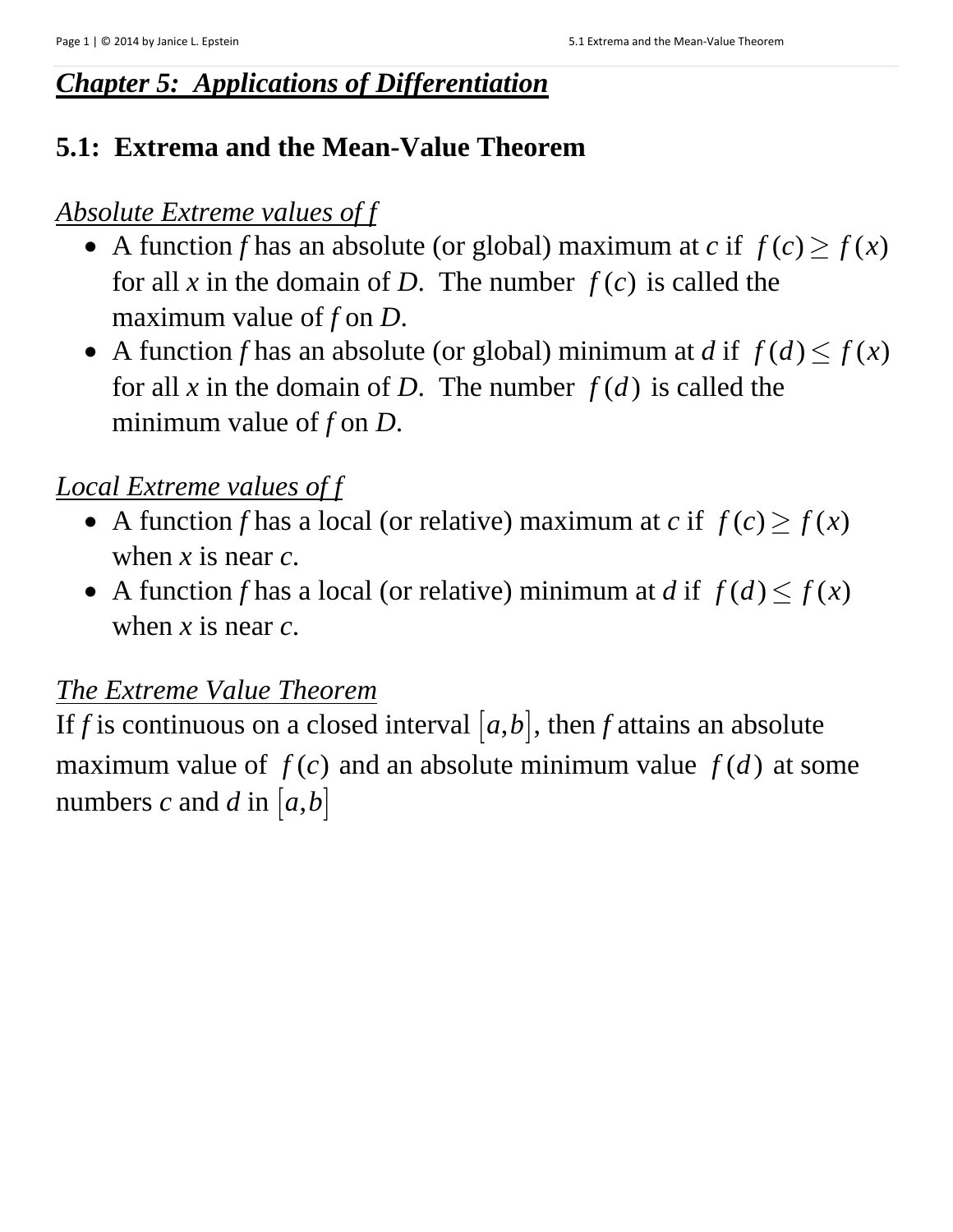

*Example:* Find all absolute and local extrema for the following functions

$$
f(x) = 1 - x^2, \ 0 \le x \le 1
$$

$$
f(x) = 1 - x^2, \ -1 \le x \le \frac{1}{2}
$$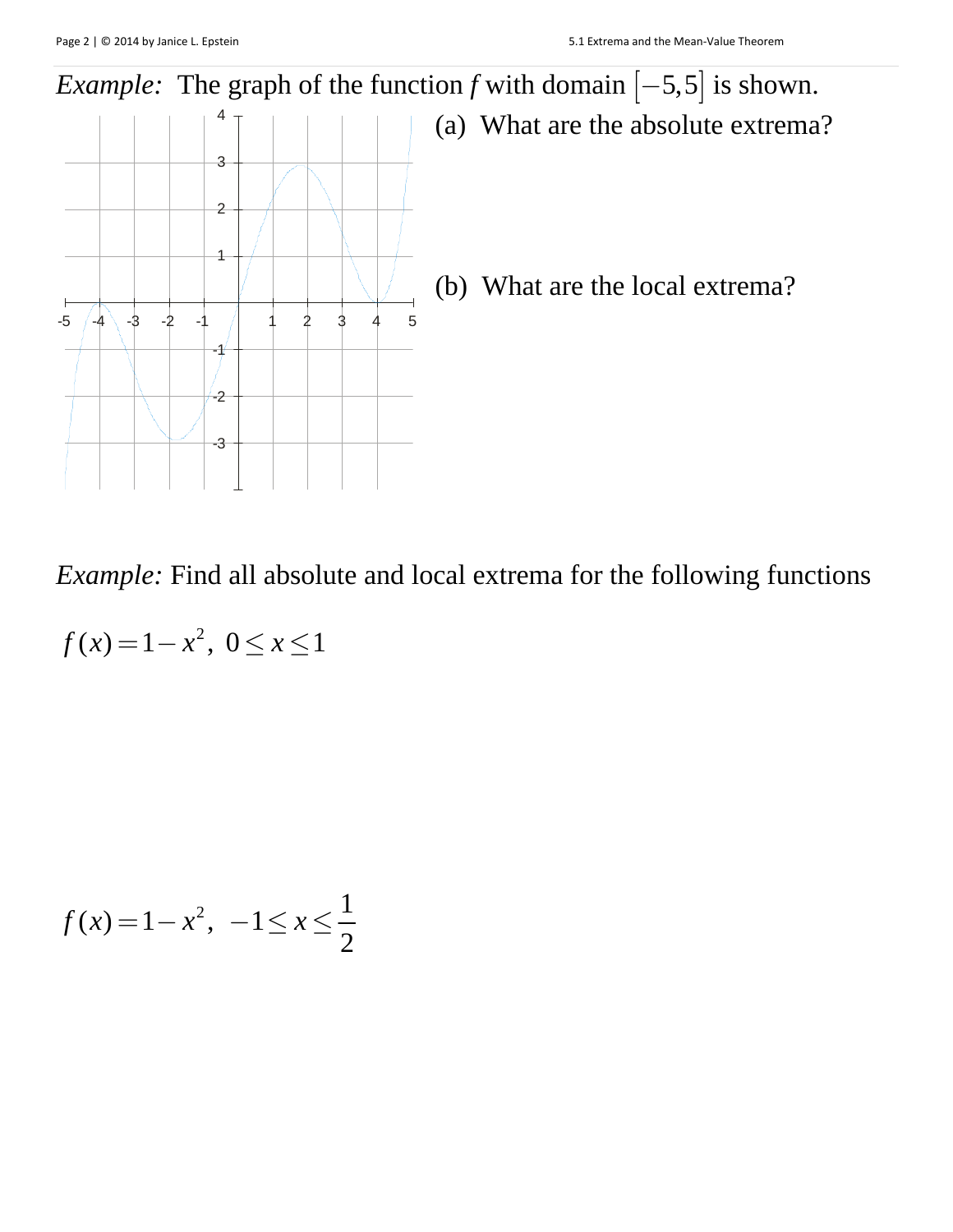$$
f(x) = \frac{1}{x}, \ 0 < x < 1
$$

$$
f(x) = \begin{cases} x^2 & \text{for } -1 \le x < 0 \\ 2 - x^2 & \text{for } 0 \le x \le 1 \end{cases}
$$

*Fermat's Theorem*  If *f* has a local maximum or minimum at *c*, and if  $f'(c)$  exists, then  $f'(c) = 0.$ 



#### *Critical Numbers*

A **critical number** (or value) of a function *f* is a number *c* in the domain of *f* such that either  $f'(c) = 0$  or  $f'(c)$  does not exist.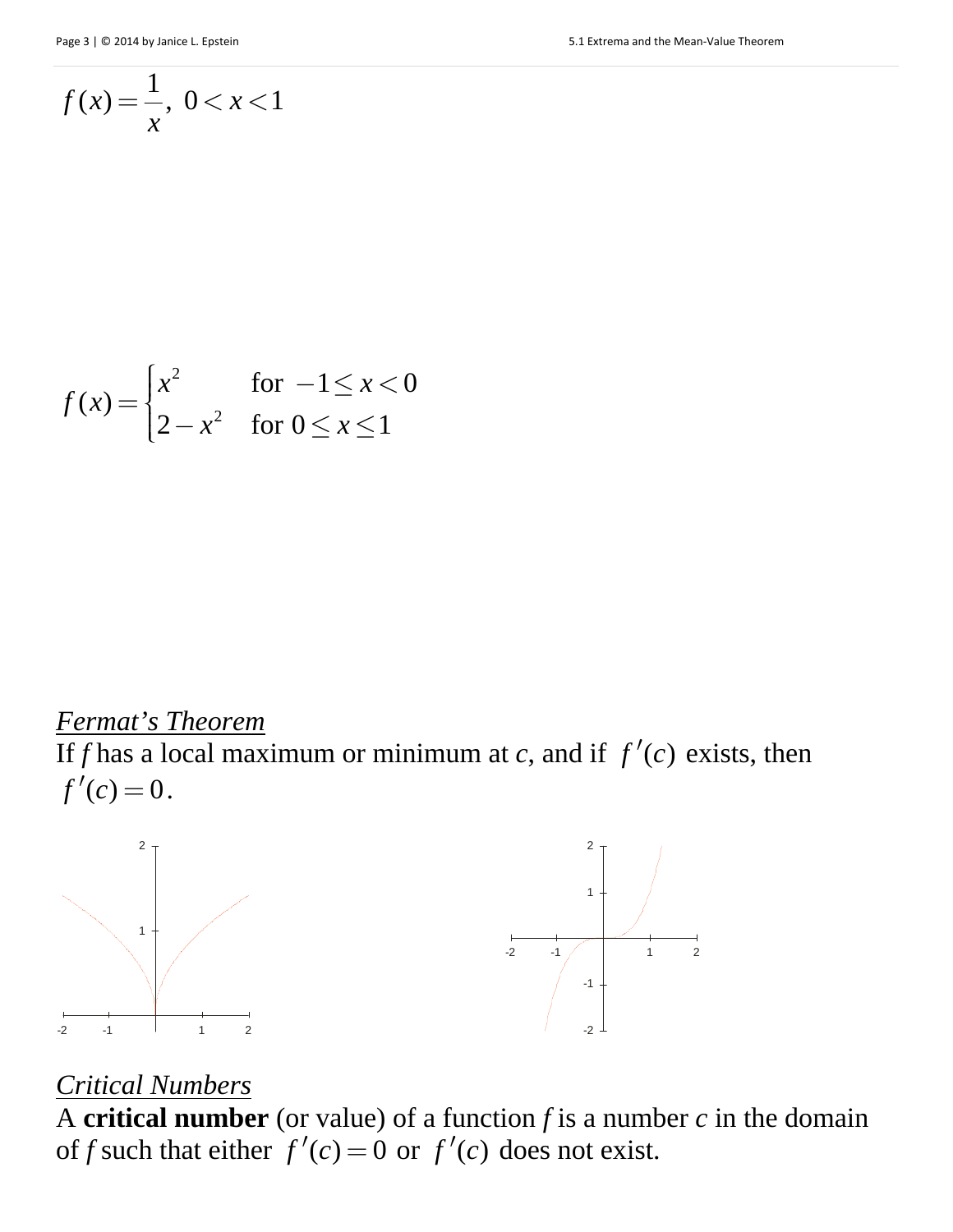# *Example:* Find all critical numbers for the following functions

$$
f(x) = x^3 + 6x^2 + 3x - 1
$$

$$
f(x) = \left| x^2 - 1 \right|
$$

$$
f(x) = \frac{x+1}{x^2 + x + 1}
$$

$$
f(x) = x + \sin x
$$

$$
f(x) = xe^{2x}
$$

$$
f(x) = \sqrt[3]{x^2 - x}
$$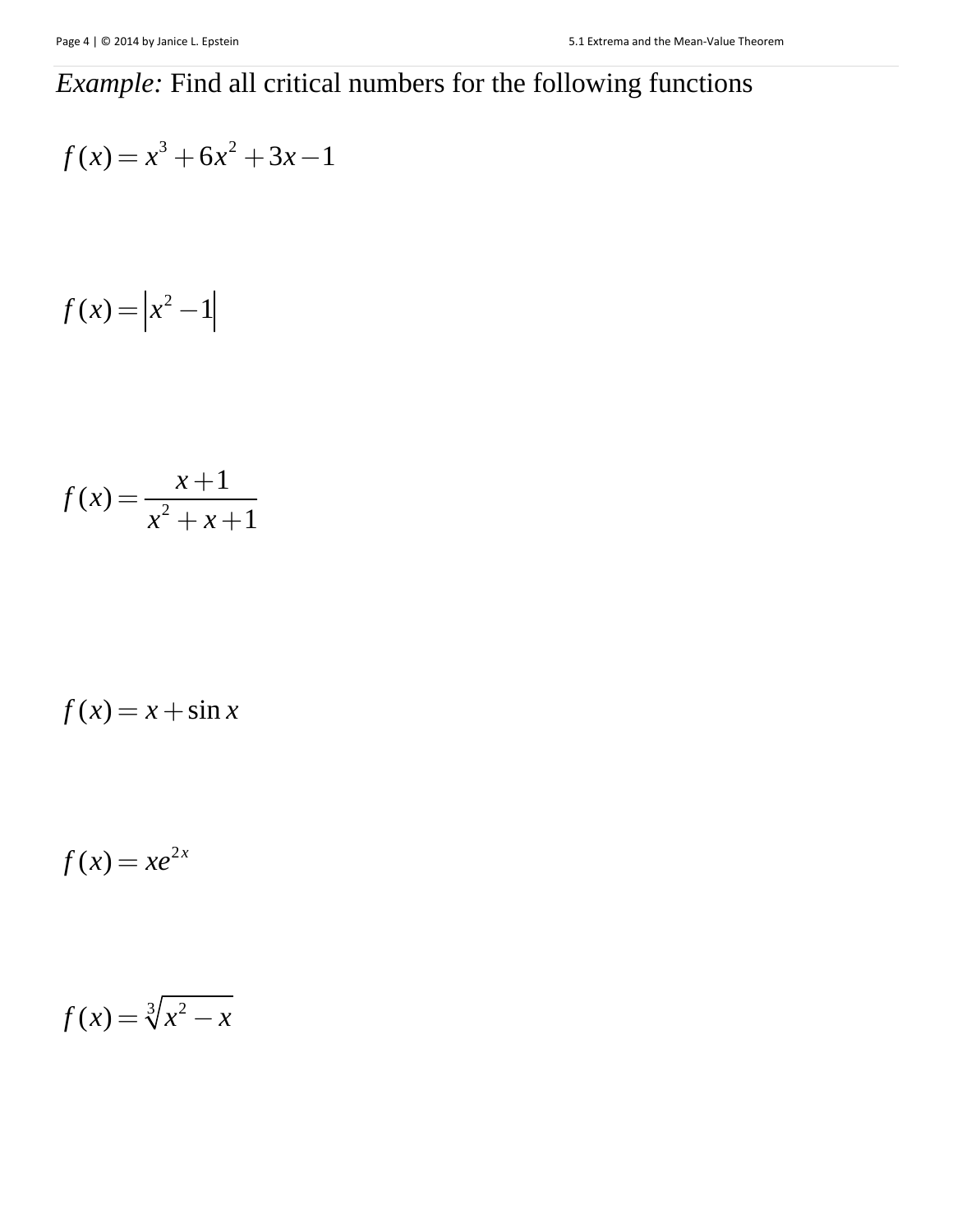#### *Finding Absolute Extrema*

To find the absolute extrema of a continuous function *f* on a closed interval  $[a, b]$ ,

- 1. Find all critical values  $c_1$ ,  $c_2$ , etc of f in the interval  $(a,b)$
- 2. Find the values of  $f(c_1)$ ,  $f(c_2)$  etc along with  $f(a)$  and  $f(b)$
- 3. The absolute maxima is the largest of the values found in steps 1 and 2.
- 4. The absolute minima is the smallest of the values found in steps 1 and 2.

*Example:* Find the absolute extrema for the following functions

i.  $f ( x ) = x^3 - 12x + 1, \quad [-3, 5]$ 

ii. 
$$
f(x) = -x^3 + 27x + 1
$$
, [0,4]

iii. 
$$
f(x) = x - 2\cos x, [0, \pi]
$$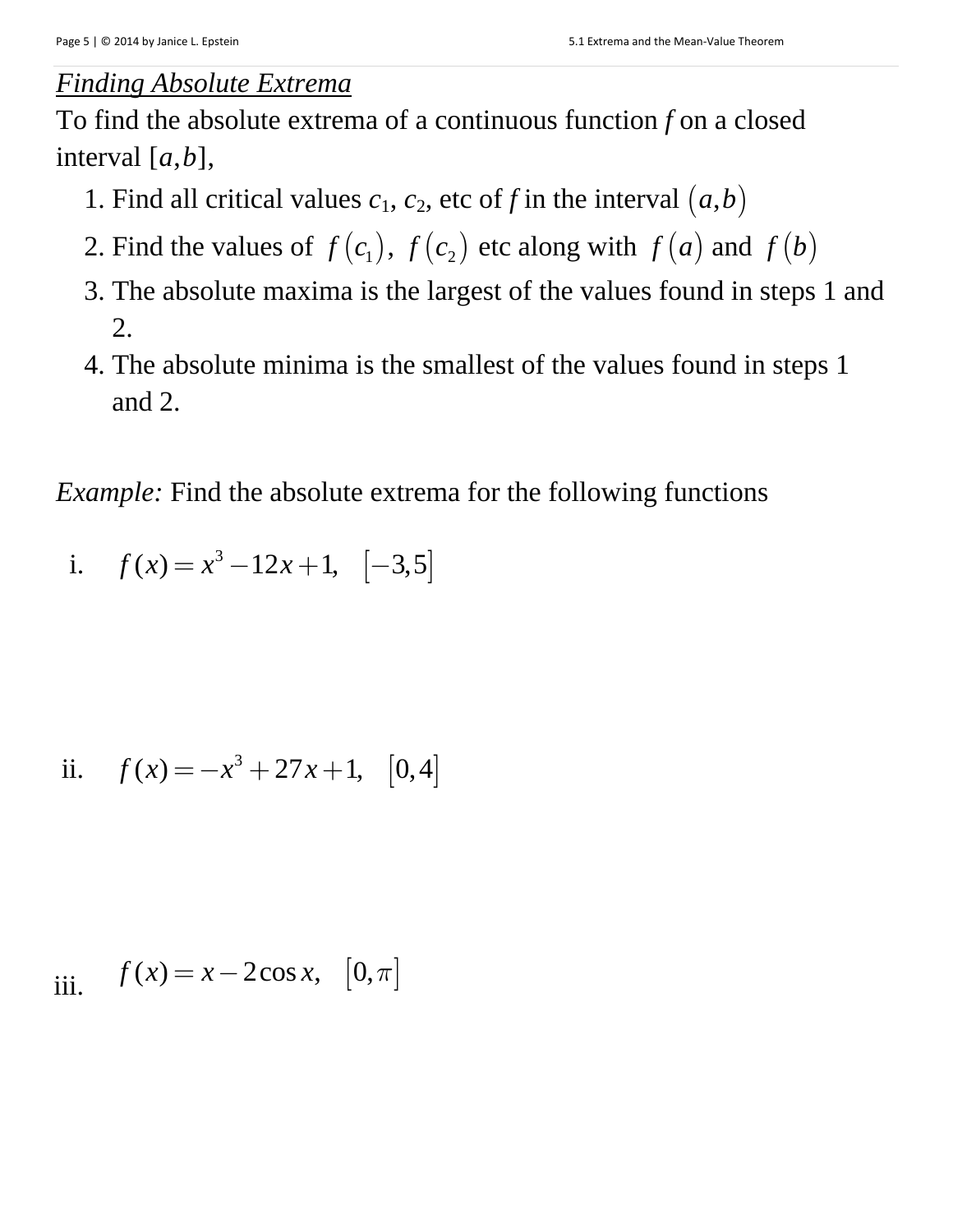iv. 
$$
f(x) = x - 2\cos x, \quad [-\pi, \pi]
$$

v. 
$$
f(x) = \frac{x}{x+1}
$$
, [1,2]

vi. 
$$
f(x) = \frac{x}{x+1}
$$
, [-2,2]

vii. 
$$
f(x) = \frac{\ln x}{x}
$$
, [1,3]